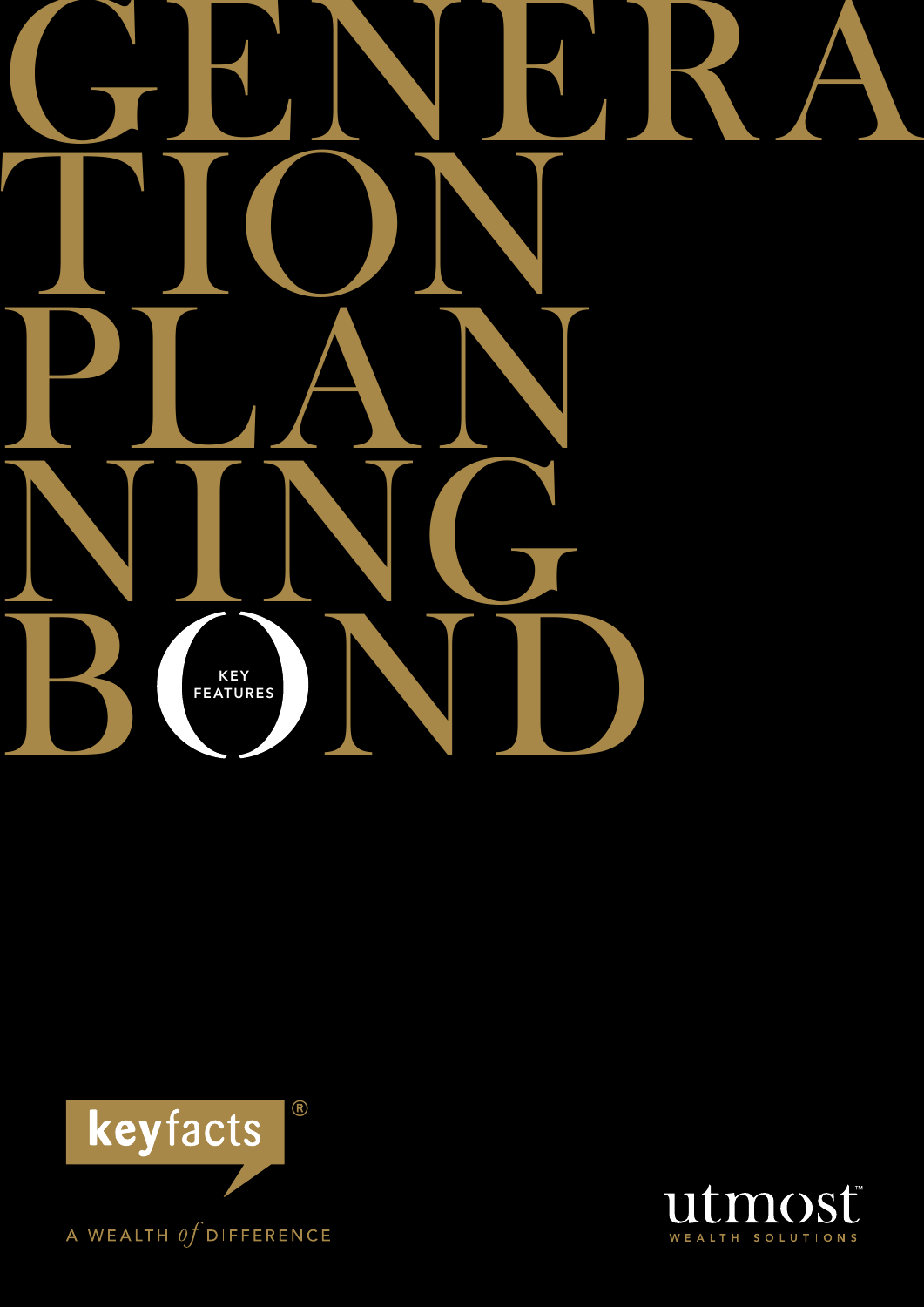### utmost WEALTH SOLUTIONS

Utmost Wealth Solutions is the brand name used by a number of Utmost companies.

The Generation Planning Bond is issued by Utmost PanEurope dac.

 $\angle$ IMPORTANT INFORMATION

5 **RISKS** 

6 QUESTIONS AND ANSWERS

10 FURTHER INFORMATION  $\bigcirc$ The Financial Conduct Authority is a financial services regulator. It requires us, Utmost PanEurope dac, to give you this important information to help you to decide whether the Generation Planning Bond is right for you. You should read this document carefully so that you understand what you are buying, and then keep it safe for future reference.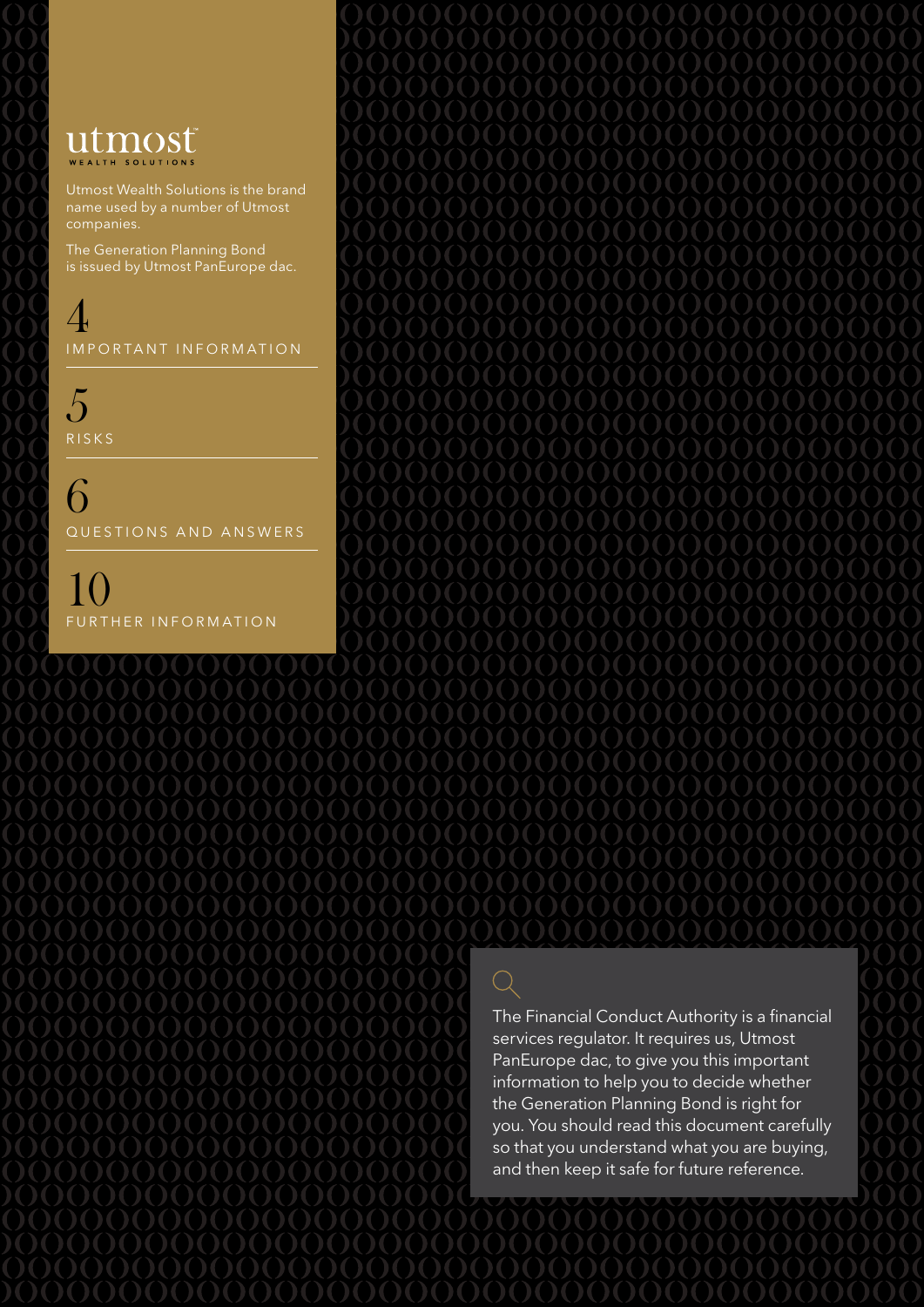# B efore you begin

Please read this document together with your Personal Illustration and any applicable disclosure documents. We have highlighted in bold the documents that contain additional information about the risks and features associated with this bond. Please ask your financial adviser if you need copies of these documents. You need to be comfortable that you understand the benefits and risks of this bond before deciding whether to invest.

The purpose of this document is to help you to make an informed decision. However, you are required to seek professional financial advice before you decide to purchase this bond.



Wherever you see this icon it highlights that further information on the subject can be found within the Product Guide. The Product Guide relevant section for your ease of reference.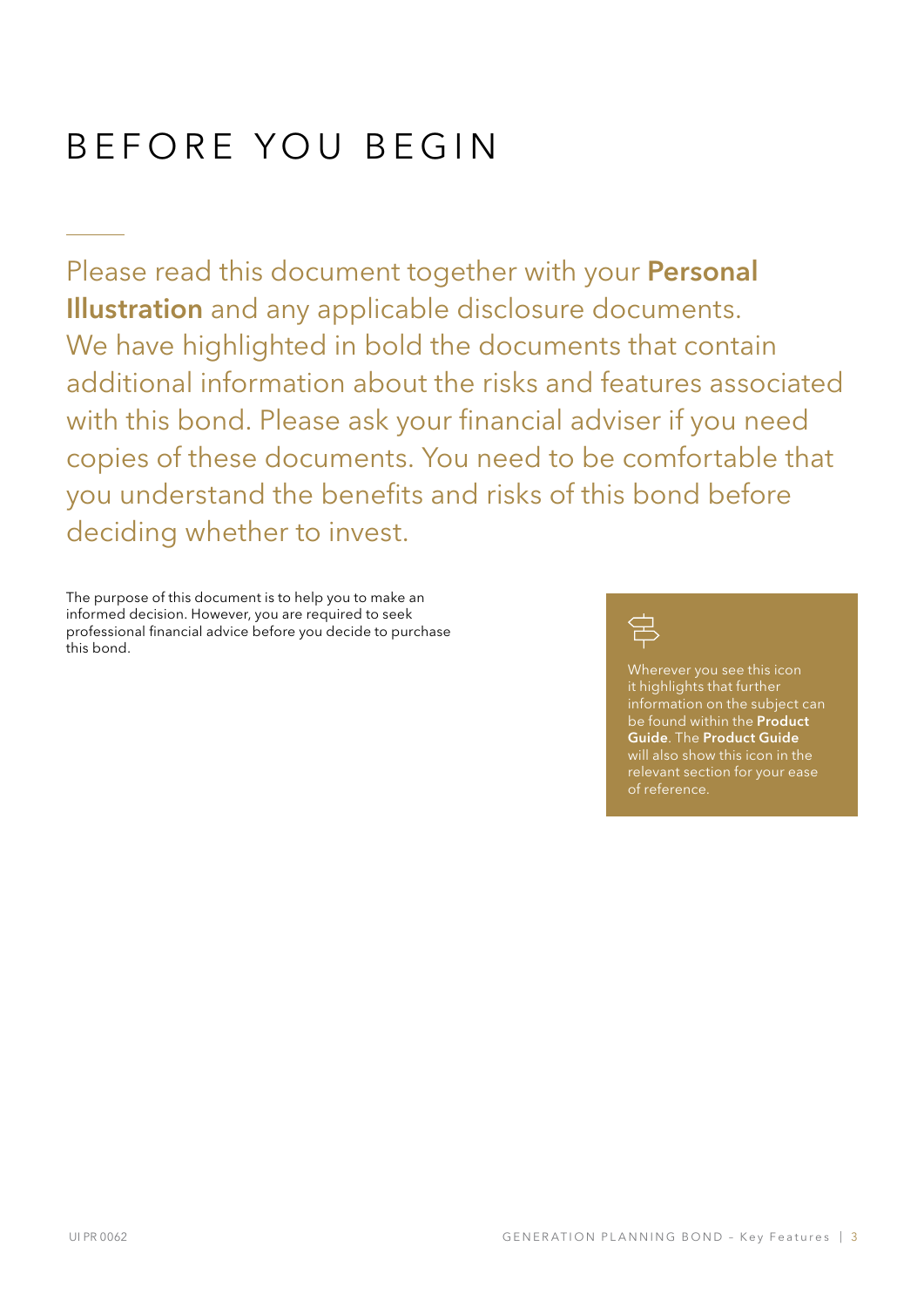# I mportant I nformation

#### WHAT IS THE GENERATION PLANNING BOND?

It is an international single premium capital redemption bond, combined with a trust, managed by your appointed trustees.

Your investment purchases units in funds linked to the stock markets and deposits and combines your investment with that of investors who have similar objectives.

#### WHO SHOULD CONSIDER THE GENERATION PLANNING BOND?

The Generation Planning Bond is designed for people who wish to reduce their UK Inheritance Tax (IHT) liability and can give up access to their capital forever, but still need to receive regular payments (for ease, referred to as 'income') from their capital during their lifetime.

'Income' payments are regular withdrawals of capital from the bond.

As the bond cannot be surrendered during your lifetime, nor can the 'income' payments be amended or suspended in any way, it may not be appropriate for you if you have no other form of savings or income.

This bond is designed for single or joint investors who are 50 or over, married or in a civil partnership and have estate planning requirements and a need for an 'income' from their investment. The maximum age for applicants at the start of the bond (before and after underwriting) is 94 years.

The Generation Planning Bond is complex, and it is strongly recommended that you seek professional advice on a face-to-face basis. This document should be read together with the advice from your financial adviser. We accept no responsibility for the consequences of your investment in the bond, including the product suitability and personal tax position.

#### ITS AIMS

- $\rightarrow$  to reduce your potential UK IHT liability
- $\rightarrow$  to increase the value of your investment by allowing you to select from a wide range of funds
- $\rightarrow$  to provide you with an 'income' during your lifetime, or until the value of the bond reduces to zero
- › to allow you to benefit from tax deferral on that 'income' during your lifetime where applicable or until capital is exhausted
- $\rightarrow$  to allow you to pass on your remaining wealth to your beneficiaries under the terms of an appropriate trust.

#### YOUR INVESTMENT

You must invest a single lump sum of at least £50,000. No further investment into the bond can be made during your lifetime. With the exception of preset 'income' payments, you must be willing to give up access to your capital.

After your death (or the death of you and your spouse or civil partner in the case of a joint application), additional single premiums can be made. Additional premiums attract their own charges at the rates applicable at the time they are made, and each will have its own cancellation rights.

If you ask us to pay an initial charge for advice from the payment you send to us before the premium is invested, the amount you send must total at least the minimum investment amount as stated above, plus any agreed charges for advice.

See the 'What charges for advice can be facilitated?' section on page 6 for more information about the different types of charges we can facilitate.



Read the 'Generation Planning Bond Essentials' section of the **Product Guide** for further information.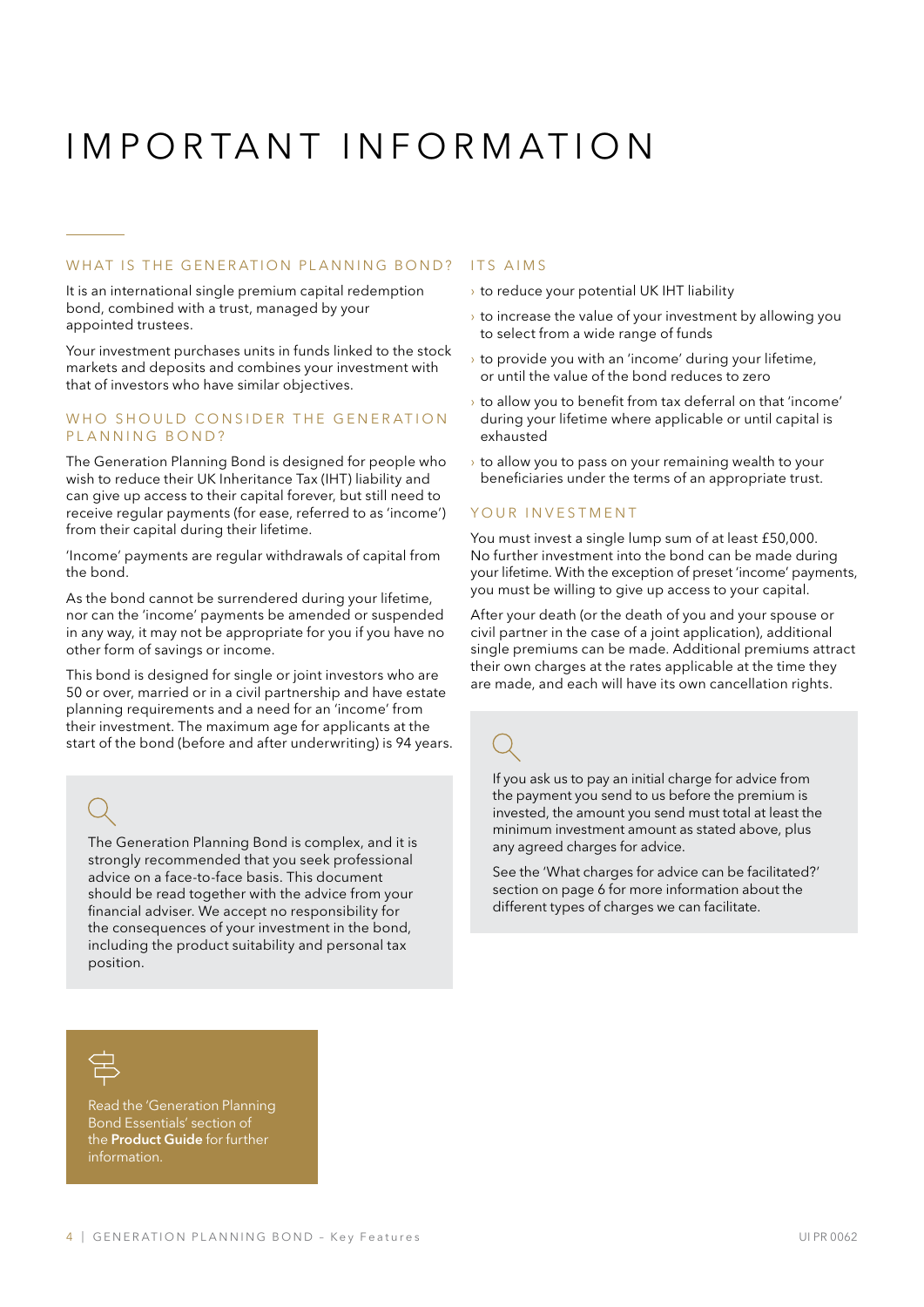# R isks

When considering applying for a Generation Planning Bond, it is important to bear in mind the following risks:

#### RISKS RELATING TO LINKING YOUR INVESTMENTS TO FUNDS

- $\rightarrow$  The funds available through the bond are linked to stock markets and other investments. Their value will fall and rise in line with these markets and is not guaranteed. This means that your trustees may get back less than you invested
- $\rightarrow$  If the bond invests in a fund denominated in a different currency from the bond, a currency conversion will apply. All costs and exchange risks associated with currency conversion will be charged to the bond. You should bear in mind that currency fluctuations may affect the value of the bond
- › If the growth of your selected fund(s) does not cover the charges, then this will reduce the value of your investment
- $\rightarrow$  Some of the funds in which you can invest may carry additional risks because of the types of assets they invest in. Here are a few examples:
- The value of funds that invest overseas may fall and rise due to changes in exchange rates
- Funds that invest in emerging markets may show greater performance volatility due to the nature of the assets held by the fund
- There may be a delay in accessing your money if you invest in property funds.

There are other risks which could affect the performance of the funds that you invest in. For more details please discuss with your financial adviser.

#### **GENERAL**

- › Policyholders are not covered by a compensation scheme if we become insolvent. In circumstances such as when a fund manager or a deposit taker such as a bank or building society were to fail, because of the nature of this investment, it is unlikely that the policyholders would be covered by any compensation scheme. Please see the 'Compensation' section in this document for further information
- › Inflation will reduce the value of what can be bought in the future with the proceeds of the bond
- › The tax treatment of the Generation Planning Bond cannot be guaranteed as tax law and practice may change in the future or differ from our interpretation. Therefore the value of the tax benefits provided by this bond may change, which could result in a higher amount of UK IHT being paid by you or your estate than you expected. The tax treatment of the bond (including the treatment of 'income' payments) also depends on your individual circumstances and may change
- › The Generation Planning Bond requires that you take an 'income' in the form of regular withdrawals of capital. Withdrawals, including any charges for advice, may reduce the value of your investment below its original value, especially at times when investment growth is low or when the level of withdrawals is higher than growth of your chosen investment after charges. In addition the potential for growth may be lower than that indicated in your Personal Illustration
- › If the trustees agree to pay any ad hoc adviser charges from the bond, any tax liability created may fall on the Settlor or the beneficiaries depending on the type of trust created and the circumstances of the trust at the time
- $\rightarrow$  The bond's charges may increase in the future, beyond those shown in your Personal Illustration.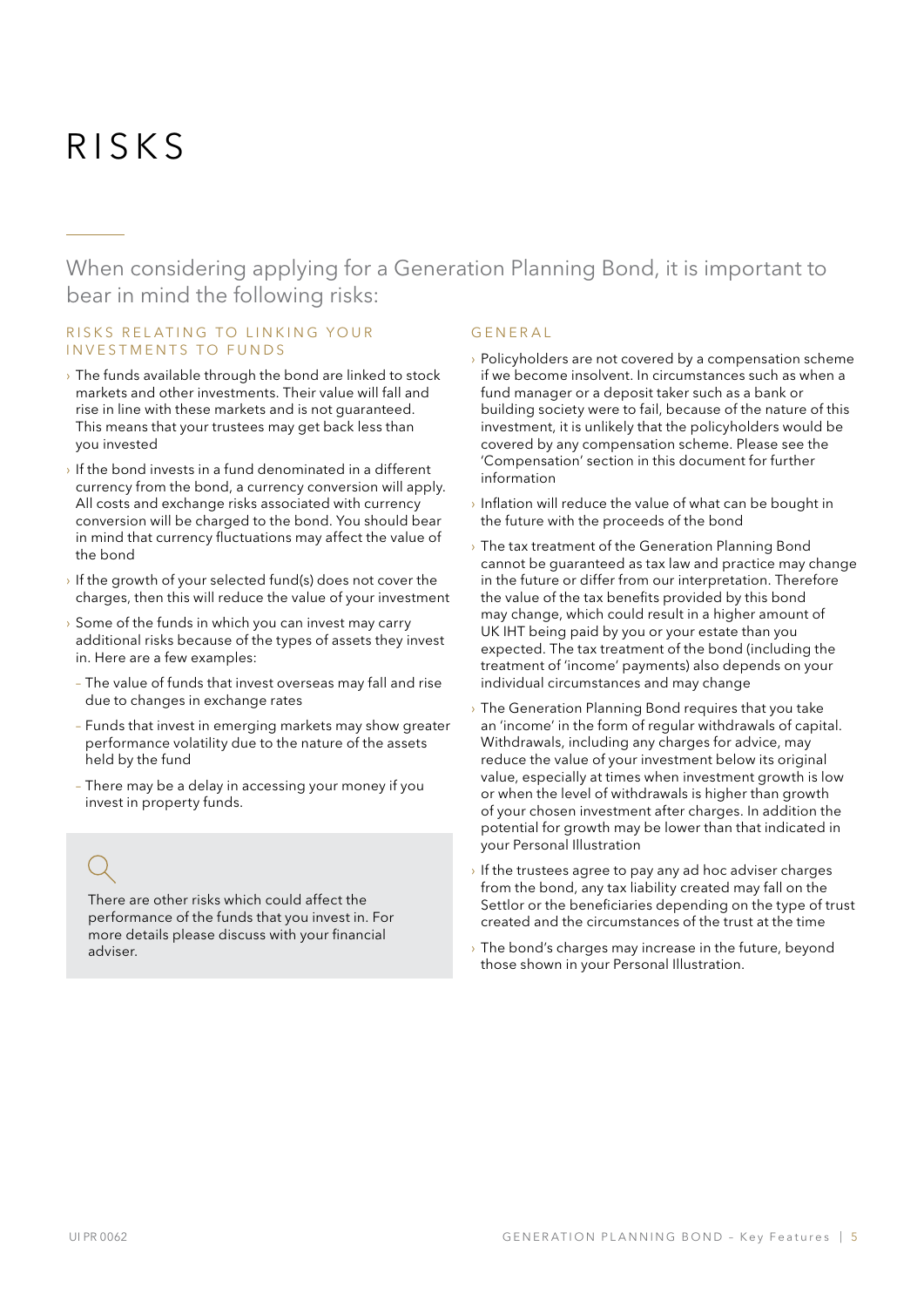# Q uestions and A nswers

### 1. CAN I CHANGE MY MIND?

You currently have 30 days to cancel the bond. The 30 days begin on the day you receive the Your Right To Change Your Mind Form. If for any reason you decide that you do not want to take out this bond, return the form within 30 days to our address detailed on page 12 and we will give you your money back minus any amount relating to any charges for advice already paid. If necessary, you will need to reclaim any refundable payments in relation to these charges directly from the relevant party.

If the value of the investment falls before we receive your cancellation form, an amount equal to the fall in value will be deducted from any refund you receive. However, if the value of the investment has increased you will only get back the amount of your initial investment, minus any charges for advice already paid.

If the bond is linked to assets which cannot be cashed in easily, such as fixed-term deposits or funds with infrequent dealing days, it may be some considerable time before the asset can be sold or redeemed and your money returned to you. If there are any penalties imposed by the deposit taker or fund manager for early cancellation these will be passed on to you.

If you do not exercise your right to cancel within the 30 days cancellation period your bond will continue in accordance with the policy terms and conditions.

#### 2. WHAT CHARGES DO YOU APPLY?

The current charges we take for running the bond are shown in your Personal Illustration. More detailed information on charges can be found in our separate Guide to Charges available from our website www.utmostinternational.com or from your financial adviser on request. It is important that you read the Personal Illustration and the Guide to Charges together with this Key Features Document and any other applicable disclosure documents.

Summaries of the charges applicable are below:

- › Standard Product Charges We apply these charges (administration and Flex-Charge) to the bond to cover the set up and administration of the bond
- › Conditional Charges Whether or not your trustees pay these charges depends on the options chosen when managing the investment
- › Investment Charges and Costs These charges are for the investment and fund choices you or your trustees make. They depend on the funds and investment services chosen, and include any charges made by the underlying fund manager for running the fund.

There may be factors which result in changes to our charges if our costs change unexpectedly, for example if tax rules change. We'll tell your trustees if this happens.

However, administration and dealing charges will be increased on 1 January each year in line with the UK Retail Prices Index without any notification to the policyholders. Payment charges are based on bank charges we incur in making the payment and are subject to increase without notice where the charges incurred by us increase.

It's important to note that charges reduce the value of the bond and its growth potential.

#### 3. WHAT CHARGES FOR ADVICE CAN BE FACILITATED?

We can facilitate charges for advice provided by an appointed financial adviser, investment adviser or External Manager and/or Custodian (EMC) in the following ways:

- **Outside of the bond** for advice provided by the financial adviser, an initial adviser charge can be facilitated by us outside of the bond before your premium is invested. If you would like us to facilitate an initial charge outside of the bond, you will need to complete the relevant section within the application form
- Inside of the bond Ongoing or ad hoc charges can be facilitated as a payment from the value of bond after the premium is invested. Any charges for advice which are agreed to be paid from the value of the bond must be requested by the trustees and they will need to complete the relevant sections in the Adviser Charges pack.

Further details on charges for advice can be found in our **Guide to Charges**.

If you, or where appropriate the trustees, choose to pay any charges for advice from the value of the bond, then, depending on the type of advice provided, the charge may form part of your 5% annual tax-deferred entitlement. Therefore, it is important you discuss the tax consequences of your chosen method of payment with your financial adviser before your investment is set up. For further details about the different types of advice and the tax implications, please see the charges for advice section of our Guide to Charges.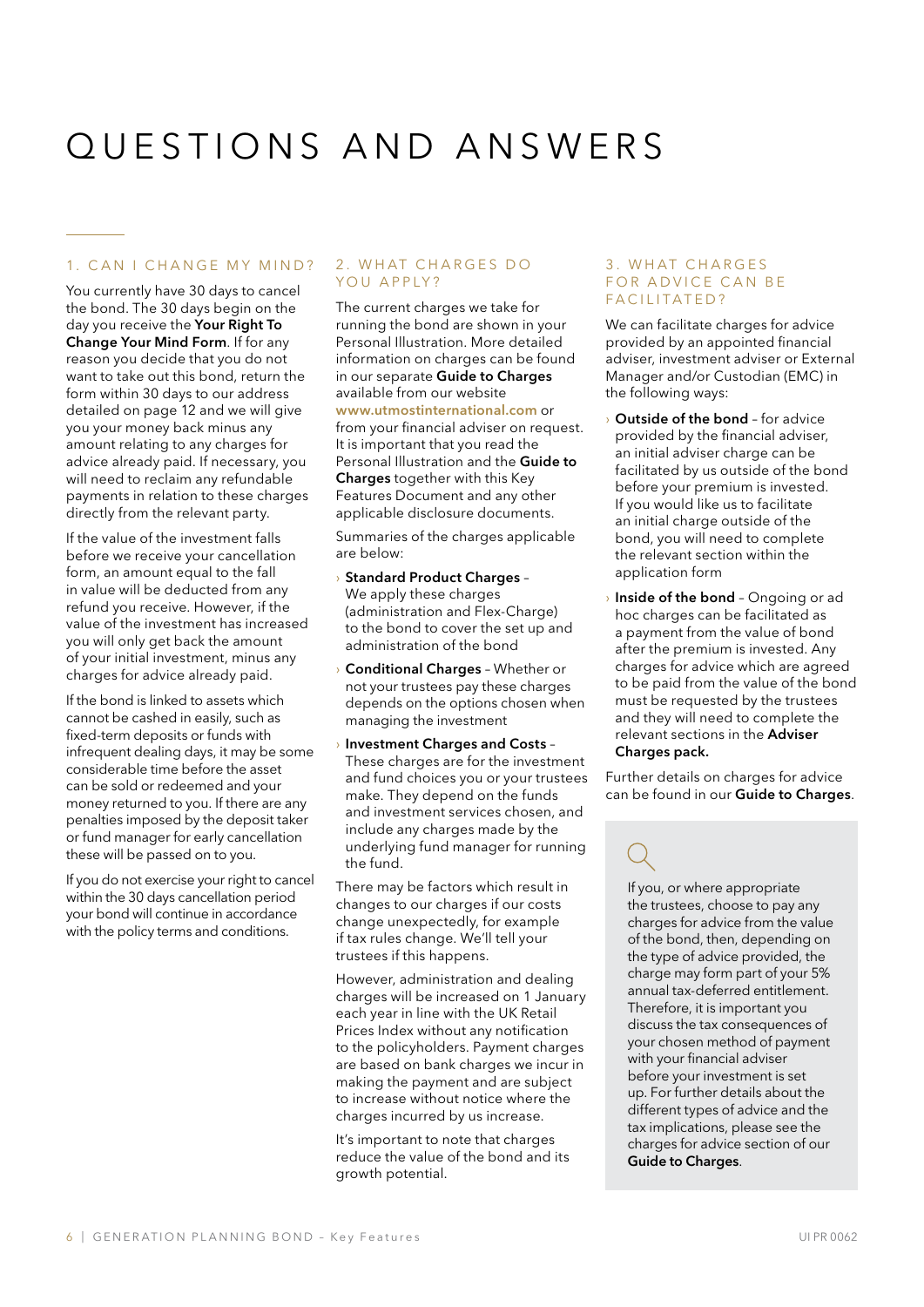#### 4. HOW DO I INVEST?

You will need to complete an application form and a Deed to create a trust.

You should make your investment by Telegraphic Transfer (international payment). Your bank may charge you for this service.

#### Am I eligible to invest?

The maximum age for applicants at the start of the bond (before and after underwriting) is 94 years. Your 'rated age' is your age after we have assessed your life expectancy through underwriting. If your rated age after underwriting is over 94, we will be unable to proceed with your application.

#### Why is underwriting required?

Underwriting allows us to calculate more accurately the amount that falls outside your estate for IHT purposes.



Further information can be found in the 'Could the Generation Planning Bond work for you?' section in the **Product Guide.** 

#### What do I need to do if I want to appoint Utmost Trustee Solutions as Trustee?

If you wish to appoint Utmost Trustee Solutions as trustee, you will need to complete the Generation Planning Bond Application Form for Applicants Who Wish to Appoint Utmost Trustee Solutions as Trustee. This contains the appointments and agreements needed to appoint them and to set up the trust. You should also read Utmost Trustee Solutions — A Guide To Our Services available from us or your financial adviser on request.

The company details for Utmost Trustee Solutions Limited can be found in the footer at the end of this document.

#### 5. HOW DOES MY BOND WORK?

#### Why is there a Trust?

To reduce your potential UK inheritance tax liability, it is important to separate this investment from your estate. You do this by placing the investment into a trust. You gift the money to the trust and will no longer have access to your capital.

#### What is the role of the trustees?

Your appointed trustees manage the trust for the benefit of the beneficiaries and may invest the trust fund as if they were the owners. They therefore have control over your investment.



For details on choosing trustees, see the 'Trust arrangements' section of the Product Guide.

#### What types of Trusts are available?

There are two types of trust to choose from: an Absolute Trust or a Discretionary Trust.

- › If you select the Absolute Trust, you name your beneficiaries at the start and they cannot be changed
- › If you select the Discretionary Trust, your trustees will have the power to decide who is to benefit from the classes of potential beneficiaries described in the trust document.

#### How are the Trusts taxed?

It will depend on whether you have chosen an Absolute Trust or a Discretionary Trust and where your trustees or beneficiaries are resident or otherwise subject to tax.



You can find more information on this in the 'What are the UK tax implications?' section in the Product Guide.

#### Where will my money be invested? You can choose from:

- › a variety of funds available from a wide range of investment management groups
- › cash deposits available from a range of banks and building societies.

We set up a Dealing Account so that money can be held ready for investment or withdrawal. It can become overdrawn, possibly due to product charges or charges for advice being taken, and in such instances interest charges will be applied on this debit balance.

The minimum investment amount per fund or cash deposit will be determined by the investment manager.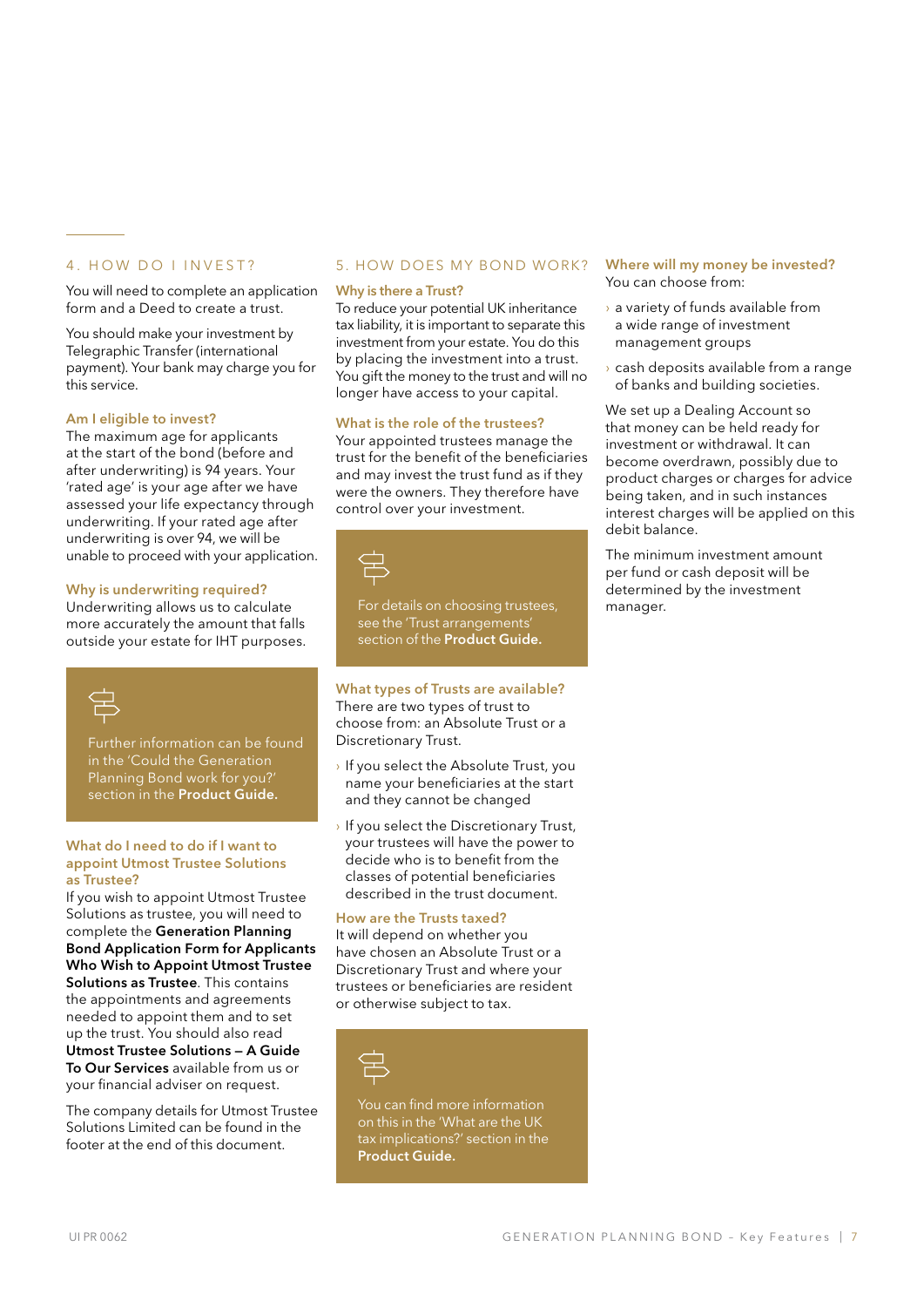# Q uestions and A nswers

The Generation Planning Bond requires that you take an 'income' in the form of regular withdrawals of capital. Certain funds may have an extended notice period before any withdrawals can be taken, or may contain clauses in the fund prospectus that could delay redemptions in certain circumstances. Such funds may not be appropriate for this product.

Further information can be found in the 'What are my investment options?' section of the Product Guide.

Full details regarding funds can be obtained from the relevant fund manager.

### Can the trustees change the

investments linked to the bond? Yes, we will accept instructions from your trustees or an appointed investment adviser.

There is a charge for the sale and purchase of each fund or cash deposit. See your Personal Illustration for details of the current charge.

#### Can I nominate an investment adviser or an External Manager and/or Custodian (EMC) to be appointed?

Yes. With our agreement you may ask us to take instructions from your nominated investment adviser on the initial fund choice and subsequent fund switches. All charges applied by an investment adviser will be treated as a charge for advice.

However, they will not count towards your 5% annual tax-deferred entitlement.

If we are asked to appoint an EMC, the standard quarterly administration charge we apply for EMC cases will be applicable to each EMC appointed. In cases where the EMC is able to provide electronic valuations, in a format acceptable to us, the administration charge may be reduced. The applicable administration charge will be shown in your Personal Illustration. Refer to our Guide to Charges for details of our current administration charges. In addition to the charges we apply, the appointed EMC will also charge for their service.

If you, or where appropriate the trustees, choose to pay any charges for advice from the value of the bond, then depending on the type of advice provided, the charge may form part of your 5% annual tax-deferred entitlement. Speak to your financial adviser about potential tax implications connected with paying for advice from the value of the bond before investing or setting up any agreements to pay such charges.

#### How will I know what the bond is worth?

We will send the trustees an annual valuation statement on each policy anniversary. They can also register on our website at

#### www.utmostinternational.com

to obtain valuations online at any time. If additional paper valuations are requested there will be a charge. For details of the current rate please contact us on +44 (0)1624 643 345.

#### 6 . C an I stop ' INCOME' PAYMENTS?

You must take a regular 'income' and you must decide how much 'income' you wish to take, either fixed or increasing, when you complete the application form. 'Income' payments are actually withdrawals of capital. You cannot change this during your lifetime or take additional withdrawals. If the value of the bond reduces to zero your 'income' payments will stop.

It is important to note that if you do not spend the 'income' you receive, it will remain inside your estate and may be liable to UK inheritance tax on death.

Any adviser charges paid to a financial adviser (on any matters not relating to investment advice or related services), which the trustees have agreed to be paid through the bond, will be treated as a withdrawal from the bond and will form part of the bond's 5% annual tax-deferred entitlement.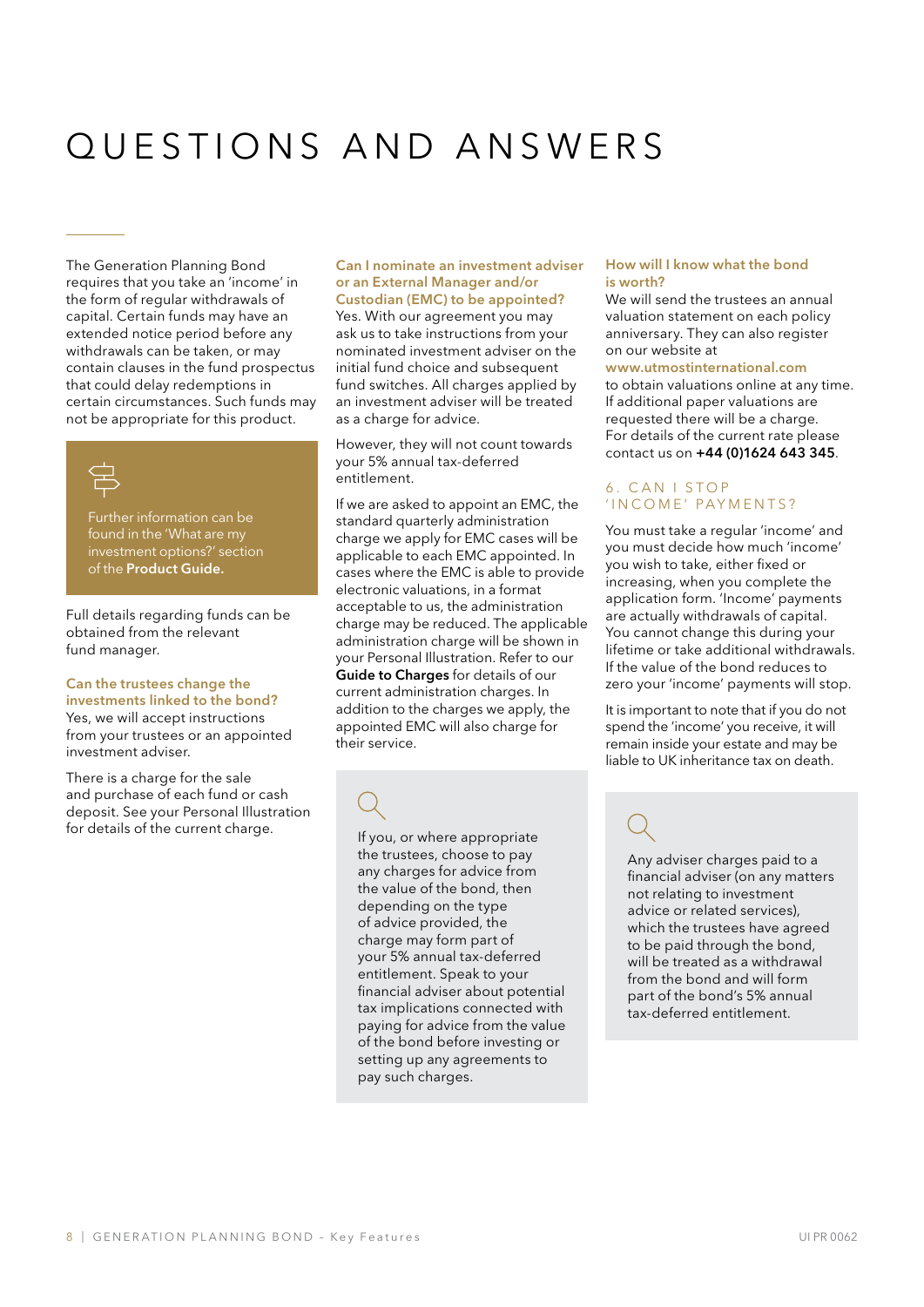#### 7. C an I surrender THE BOND?

You cannot surrender the bond. It can only be surrendered or partially surrendered by your trustees, after your death (or after both of you have died on a joint application).

Outstanding charges may apply on partial or full surrenders and the amount received will depend on the value of the bond at that time which can be less than invested. There is a charge for the sale of any external funds and withdrawals from cash deposits. There may be a charge for breaking a fixed deposit early or for not providing any required notice period.

Read the 'Getting money from the bond' section of the Product Guide for more information.

#### 8. WHAT ABOUT TAX?

#### Will I have to pay tax on the 'income'?

If you are a UK tax resident, you are currently entitled to withdraw 5% of the original investment amount each policy year for 20 years and defer any Income Tax payable.

If you do not take your full 5% taxdeferred entitlement in any policy year, the unused amount is carried forward for use in future years.

If you withdraw more than 5% of the original investment in any policy year then the excess will give rise to a chargeable gain and may become liable to Income Tax.

This liability may fall on the Settlor/ Donor or beneficiaries depending on the type of trust chosen and the circumstances of the trust at that time.

#### Is there any tax on the funds?

We do not pay Capital Gains Tax or Income Tax in Ireland on investments held on behalf of our investors, so any investment, income or gains in these funds are allowed to grow free of these taxes. The only tax to which funds may be liable is that which is deducted at source together with stamp and transfer taxes, and cannot be reclaimed.

#### Do I need to know anything else about tax ?

Yes, how the proceeds taken from the bond are taxed is a complex issue.

The responsibility for any tax liability can depend on a number of factors. These include where you, your trustees and beneficiaries are resident or otherwise subject to tax and which type of trust you have selected.

For UK resident policyholders we will tell HM Revenue & Customs about any proceeds if this creates a chargeable gain subject to income tax. We recommend that you speak to your financial adviser.

The information contained in this document is based on our interpretation of current law and taxation practice in the UK and Ireland as at 1 April 2021. Tax treatment is subject to change and depends on individual circumstances.



Read the 'What are the UK tax implications?' section of the **Product Guide** for further information.

#### 9. What happens to the bond when I die?

As it is a capital redemption bond and has a fixed term of 99 years, it doesn't end on death. Following your death (and that of your spouse or civil partner for joint applications), 'income' payments will stop. Your trustees can choose to leave the bond invested, assign the bond to the beneficiaries or surrender the bond to distribute the proceeds to your beneficiaries, in line with the trust document. If the bond is to remain invested following your death, any charges applicable to the bond will continue.



For further information on charges, see the 'What are the charges for the Generation Planning Bond?' section in the Product Guide.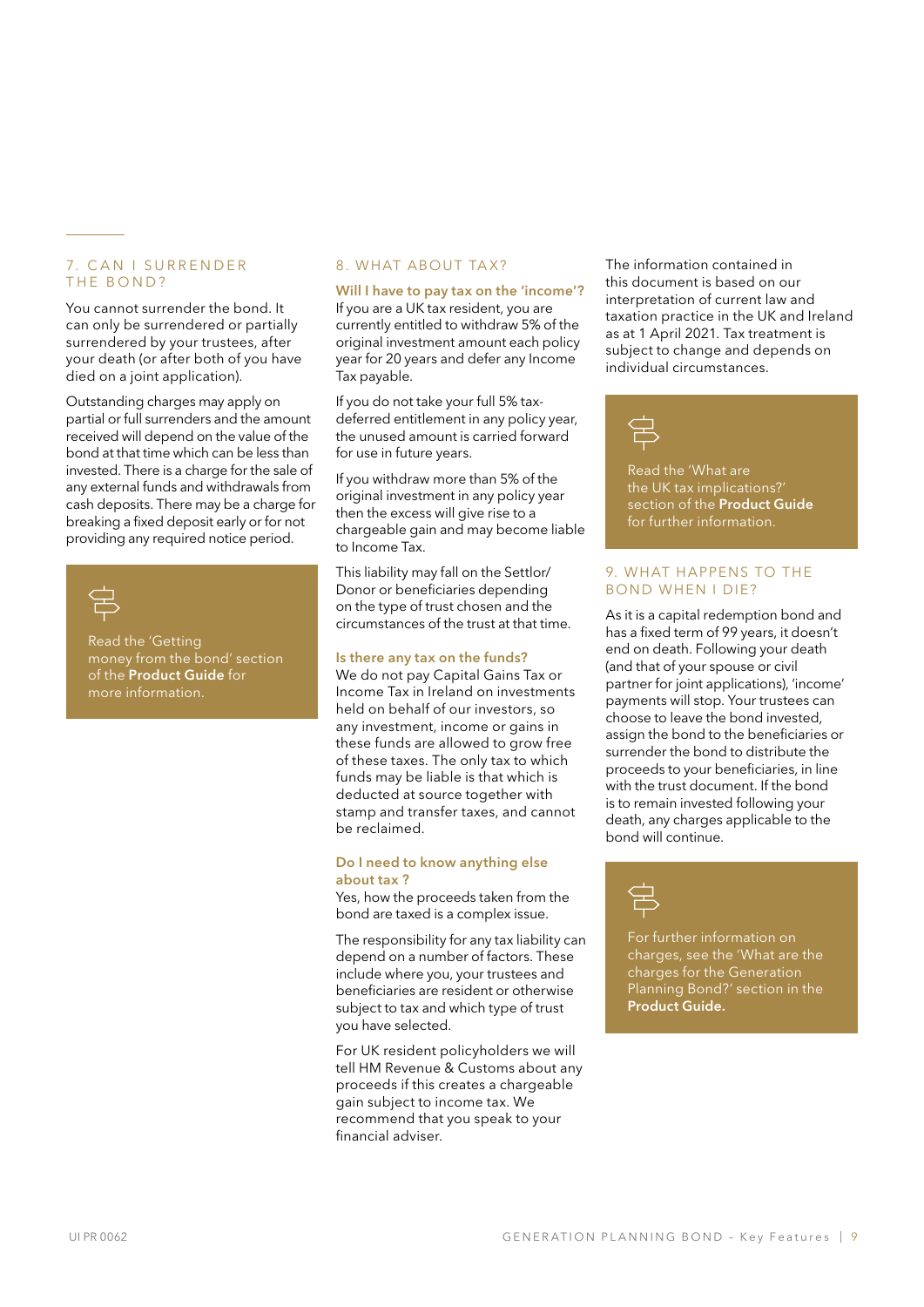# FURTHER INFORMATION

#### Authorised and regulated

We are authorised by the Central Bank of Ireland.

As well as holding enough assets to meet our liabilities to our investors, we also hold an additional amount of capital to satisfy the requirements of the Central Bank of Ireland. This additional capital is called solvency margin. We report our solvency position to the Central Bank of Ireland on a regular basis.

#### Compensation

As the assets to which the value of the bond is linked are held in our name, you are unlikely to have any right to compensation if the firm which manages those assets, such as a bank or fund manager, fails. This includes any right that individuals investing directly in the bank or fund manager might have to make a claim from a compensation scheme. If this happened, the value of that part of your investment is likely to be limited to any amount that we can recover from the failed bank or fund manager.

Utmost PanEurope is not covered by any investor compensation scheme. We segregate policyholder assets from our other assets and deposit them with independent institutions. In the unlikely event of our insolvency, policyholder claims have absolute precedence over all other claims with regard to policyholder assets, once the costs of liquidation have been met.

Irish law protects policyholder assets by imposing strict capital management rules and controls to prevent insurer insolvency.

#### HOW WE USE YOUR INFORMATION

Our Privacy Notice explains when and why we collect personal information about our customers, how we use it, the conditions under which we may share it with others and how we keep it secure. It also explains how long we keep your information for, how you can obtain details of the information we keep and the choices you have about how we use that information. You can find a copy on our website at www.utmostinternational.com or you can ring our Customer Service team on 0845 602 9281 and request a copy.

#### LAW AND LANGUAGE

The bond is governed by the laws of England and Wales and accordingly the High Courts of England and Wales shall have exclusive jurisdiction to decide any disputes that may arise.

Your contract documents will be in English and any communications we send to you will be in English.

#### Financial advisers

Your financial adviser will provide you with information regarding their identity, the capacity in which they are acting and their address for future communications.

If you have any questions regarding the Generation Planning Bond, please contact your financial adviser.

#### KEY FEATURES DOCUMENT & PERSONAL II LUSTRATION INFORMATION

If the Personal Illustration you have been given contains an expiry date and you wish to make an application after this date, please ask your financial adviser for a new Personal Illustration, Key Features Document and any applicable key disclosure documents.

If the intention is to request us to deduct charges for advice on your or the trustees' behalf, either from your payment to us or from the value of the bond, please ensure the details of the charge match those shown on the Personal Illustration provided to you by your financial adviser.

This Key Features Document was produced in December 2021. If you are not sure if you have the most up-to-date version, please speak to your financial adviser.

#### TERMS AND CONDITIONS

These Key Features give a summary of the Generation Planning Bond. They don't include all the definitions, exclusions, and terms and conditions. These are shown in the Policy Schedule and Policy Conditions.

If you would like a copy please ask your financial adviser or us.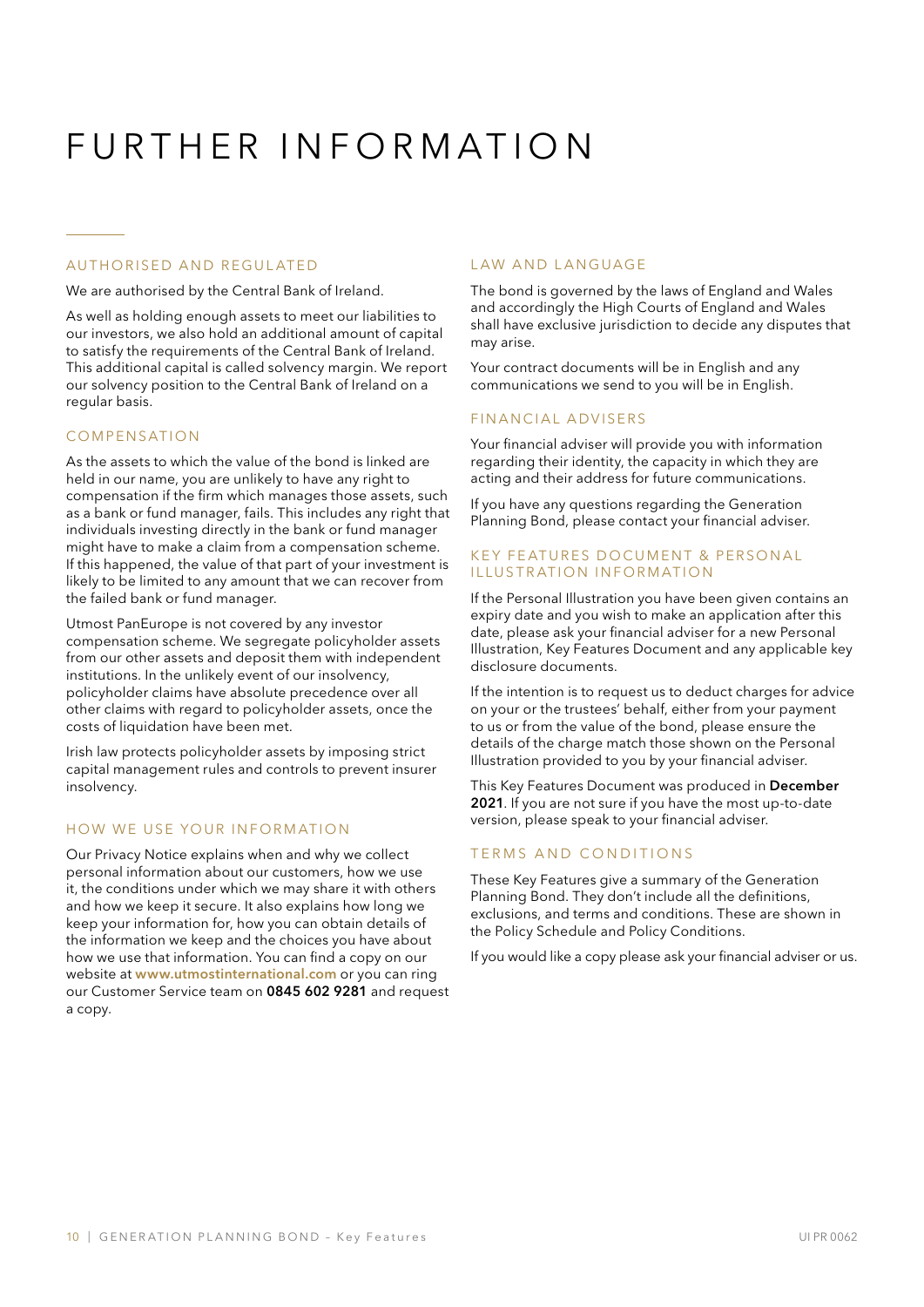### **COMPLAINTS**

If, for any reason you are not satisfied with our service then please address your complaint to our Head of Customer Services.

Post: Utmost PanEurope dac

Ashford House Tara Street Dublin 2 D02 VX67 Ireland

### **OMBUDSMAN**

We will do everything in our power to resolve a complaint and in many cases can rectify the issue direct with our client. However, on occasion you may wish to deal with an outside mediator to obtain a resolution. Ireland offers the protection of a Financial Services and Pensions Ombudsman Scheme.

The Scheme is specifically aimed at individuals, limited companies with a turnover of less than €3 million, charities, club trusts and partnerships. For further information on this, please visit www.fspo.ie

#### The Ombudsman's contact details are:

Post: Financial Services and Pensions Ombudsman Lincoln House Lincoln Place Dublin 2 Ireland D02 VH29

Tel: 00 353 1 567 7000